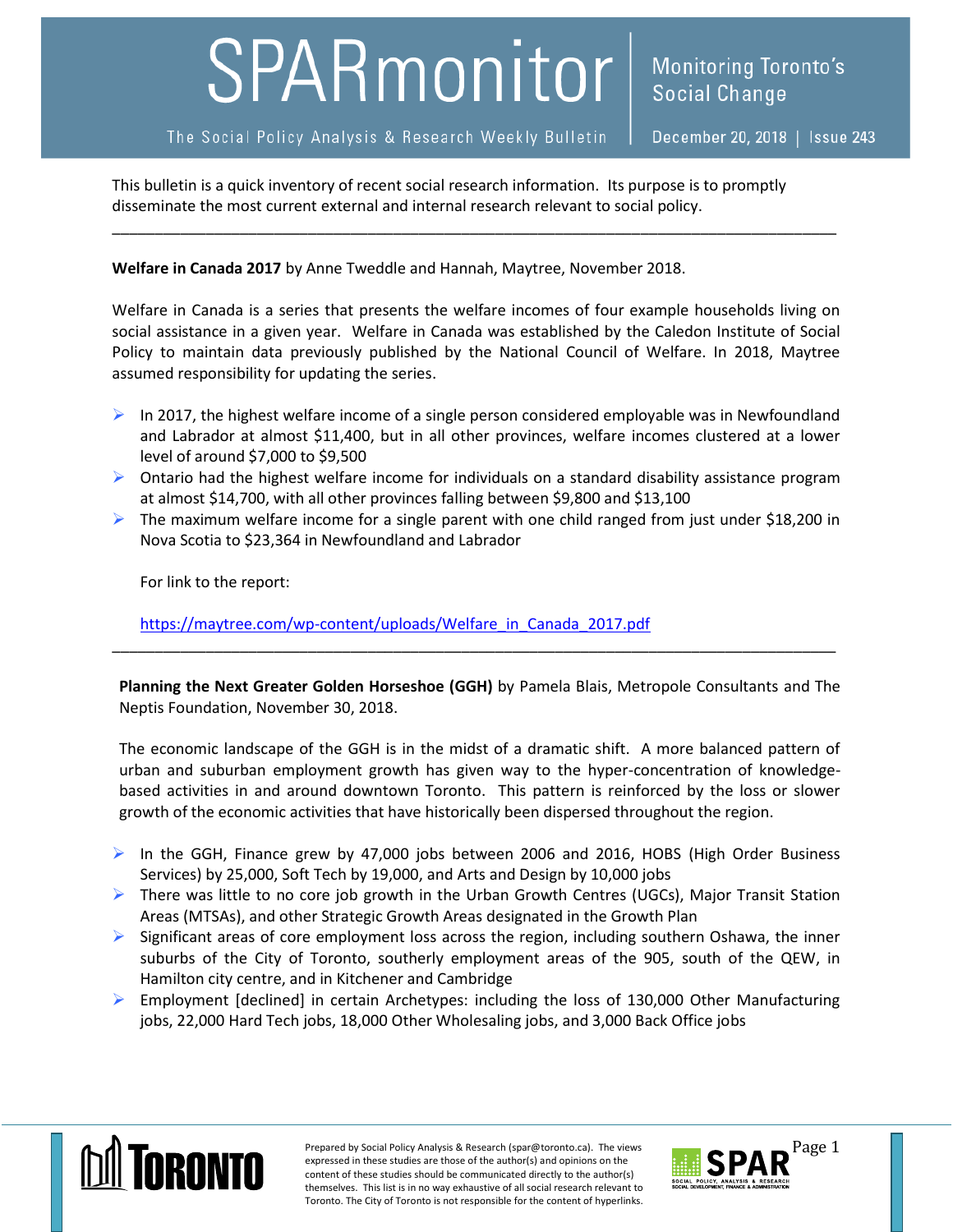For link to the report:

[http://www.neptis.org/sites/default/files/planning\\_the\\_next\\_ggh/neptis\\_planningthenextggh\\_repo](http://www.neptis.org/sites/default/files/planning_the_next_ggh/neptis_planningthenextggh_report_dec4_2018.pdf) [rt\\_dec4\\_2018.pdf](http://www.neptis.org/sites/default/files/planning_the_next_ggh/neptis_planningthenextggh_report_dec4_2018.pdf)

**Economic Immigrants in Gateway Cities: Factors Involved in Their Initial Location and Onward Migration Decisions** by Marc Frenette, Statistics Canada, December 2018.

\_\_\_\_\_\_\_\_\_\_\_\_\_\_\_\_\_\_\_\_\_\_\_\_\_\_\_\_\_\_\_\_\_\_\_\_\_\_\_\_\_\_\_\_\_\_\_\_\_\_\_\_\_\_\_\_\_\_\_\_\_\_\_\_\_\_\_\_\_\_\_\_\_\_\_\_\_\_\_\_\_\_\_\_\_

Immigrants tend to reside disproportionately in larger Canadian cities, which may challenge their absorptive capacity. This study uses the linked Longitudinal Immigration Database and T1 Family File to examine the initial location and onward migration decisions of immigrants who are economic principal applicants (EPAs) and who have landed since the Immigration and Refugee Protection Act was passed. The main objective of the study is to identify the factors associated with initially residing and remaining in Canada's three largest gateway cities: Montréal, Toronto and Vancouver (referred to as MTV).

- An increasing proportion of economic principal applicants (EPAs) have entered as provincial nominees or in the Canadian Experience Class (a new category introduced in 2009) in recent years
- $\triangleright$  The proportion intending to work in natural and applied sciences and related occupations declined considerably (from 40.5% to 24.1% over the period)
- $\triangleright$  At least two-thirds of EPAs held a university degree at landing (regardless of the cohort)

For link to the study:

[https://www150.statcan.gc.ca/access\\_acces/alternative\\_alternatif.action?l=eng&loc=/pub/11f0019](https://www150.statcan.gc.ca/access_acces/alternative_alternatif.action?l=eng&loc=/pub/11f0019m/11f0019m2018411-eng.pdf) [m/11f0019m2018411-eng.pdf](https://www150.statcan.gc.ca/access_acces/alternative_alternatif.action?l=eng&loc=/pub/11f0019m/11f0019m2018411-eng.pdf)

**Risk and Reward in Public Sector Pension Plans: A Taxpayer's Perspective** by Malcolm Hamilton and Philip Cross, Fraser Institute, December 2018.

\_\_\_\_\_\_\_\_\_\_\_\_\_\_\_\_\_\_\_\_\_\_\_\_\_\_\_\_\_\_\_\_\_\_\_\_\_\_\_\_\_\_\_\_\_\_\_\_\_\_\_\_\_\_\_\_\_\_\_\_\_\_\_\_\_\_\_\_\_\_\_\_\_\_\_\_\_\_\_\_\_\_\_\_\_

The most striking feature of Canada's retirement system is arguably the large and growing gap between pensions in the public and private sectors. Eighty percent of public sector workers participate in defined benefit (DB) pension plans. Only ten percent of private sector workers can make the same claim. With the collapse of interest rates in the early 2000s, DB plans became prohibitively expensive in the private sector, yet they flourished in the public sector.

- $\triangleright$  [W]e attribute the success of Canada's public sector DB plans to large public subsidies made possible by practices that are neither admirable nor virtuous: bad accounting, poor governance, imprudent risk taking, and inadequate financial disclosure
- $\triangleright$  Rather than charge employees the added cost, private sector employers closed their DB plans and replaced them with savings plans
- $\triangleright$  By our estimate, [shifting risk to taxpayers] provides an unacknowledged \$22 billion annual subsidy to Canada's public sector DB plans and, ultimately, to the members of these plans



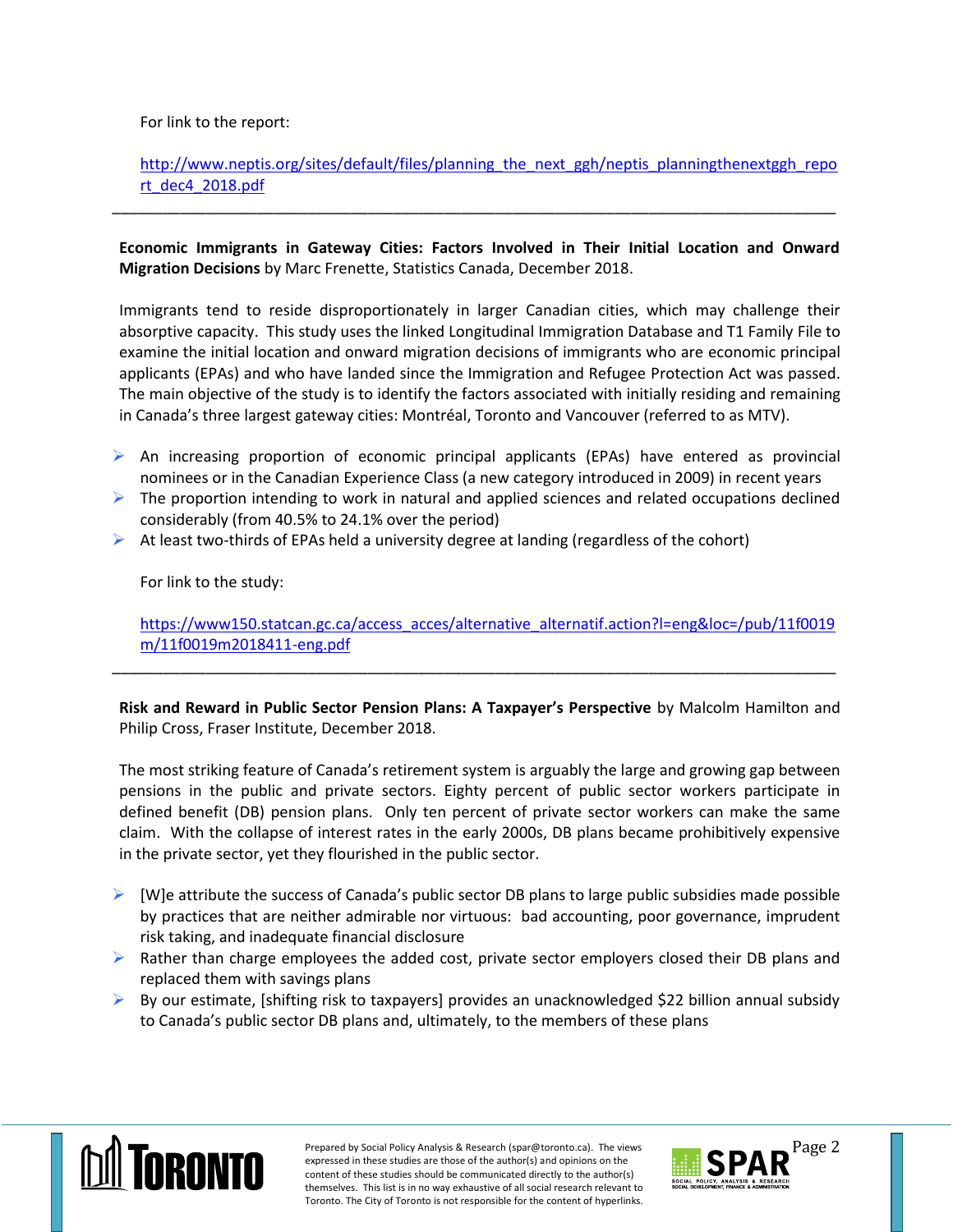For link to the report:

## [https://www.fraserinstitute.org/sites/default/files/risk-and-reward-in-public-sector-pension](https://www.fraserinstitute.org/sites/default/files/risk-and-reward-in-public-sector-pension-plans_0.pdf)[plans\\_0.pdf](https://www.fraserinstitute.org/sites/default/files/risk-and-reward-in-public-sector-pension-plans_0.pdf)

## **Labour Market Experiences of First Nations People Living off Reserve: Key findings from the 2017 Aboriginal Peoples Survey,** Statistics Canada, November 2018.

\_\_\_\_\_\_\_\_\_\_\_\_\_\_\_\_\_\_\_\_\_\_\_\_\_\_\_\_\_\_\_\_\_\_\_\_\_\_\_\_\_\_\_\_\_\_\_\_\_\_\_\_\_\_\_\_\_\_\_\_\_\_\_\_\_\_\_\_\_\_\_\_\_\_\_\_\_\_\_\_\_\_\_\_\_

Labour market experiences are important to economic well-being, not only of individuals but also of families and communities. The Aboriginal Peoples Survey (APS) provides comprehensive information about the labour market experiences of First Nations people living off reserve. In addition to labour market information (the number employed, unemployed and not in the labour force), the APS digs deeper, asking questions such as: Why do some people choose self-employment? How many working part time would prefer to be working full time?

- Employment rates varied with age, with 64% of core working age adults, 40% of youth and 34% of older adults being employed
- A majority (82%) of employed First Nations people living off reserve aged 15 years and older had a permanent job
- $\triangleright$  Of the 18% that did not work a permanent job, 8% worked a temporary, term or contract job, 5% worked a seasonal job, 4% worked a casual job, and 1%E worked a job that was in some other way non-permanent

For link to the report:

[https://www150.statcan.gc.ca/n1/en/daily-quotidien/181126/dq181126a-eng.pdf](https://www150.statcan.gc.ca/n1/en/daily-quotidien/181126/dq181126a-eng.pdf?st=hQoAr0Tq)

**The Human Freedom Index 2018** by Ian Vasquez and Tamja Porcnik, the Cato Institute, the Fraser Institute, and the Friedrich Naumann Foundation for Freedom, December 2018.

\_\_\_\_\_\_\_\_\_\_\_\_\_\_\_\_\_\_\_\_\_\_\_\_\_\_\_\_\_\_\_\_\_\_\_\_\_\_\_\_\_\_\_\_\_\_\_\_\_\_\_\_\_\_\_\_\_\_\_\_\_\_\_\_\_\_\_\_\_\_\_\_\_\_\_\_\_\_\_\_\_\_\_\_\_

The Human Freedom Index (HFI) presents a broad measure of human freedom, understood as the absence of coercive constraint. The HFI is the most comprehensive freedom index created so far for a globally meaningful set of countries. The HFI covers 162 countries for 2016, the most recent year for which sufficient data are available, and it includes three countries—Belarus, Iraq, and Sudan—that were added this year.

- Since 2008, the level of global freedom has also decreased slightly (−0.06), with 56 countries in the index increasing their ratings and 81 decreasing
- The top 10 places were New Zealand, Switzerland, Hong Kong, Australia, Canada, the Netherlands & Denmark (tied for 6th), Ireland & United Kingdom (tied for 8<sup>th</sup>), and Finland, Norway, and Taiwan (tied for 10th)
- $\triangleright$  Women-specific freedoms, as measured by seven indicators in the index, are strongest in North America, Western Europe, and Eastern Europe and are least protected in the Middle East and North Africa, sub-Saharan Africa, and South Asia